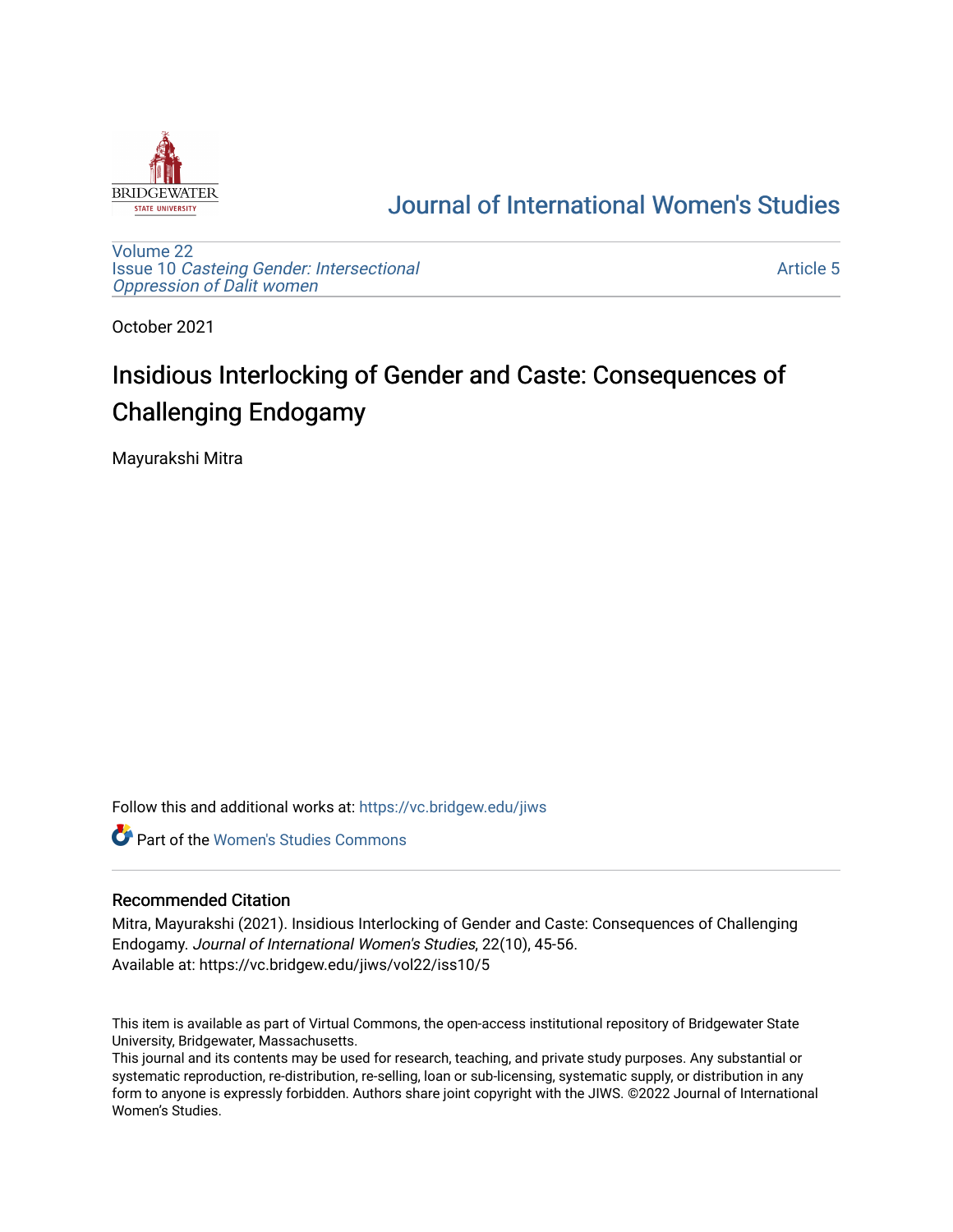#### Mitra: Insidious Interlocking of Gender and Caste

This journal and its contents may be used for research, teaching and private study purposes. Any substantial or systematic reproduction, re-distribution, re-selling, loan or sub-licensing, systematic supply or distribution in any form to anyone is expressly forbidden. ©2021 Journal of International Women's Studies.

#### **Insidious Interlocking of Gender and Caste: Consequences of Challenging Endogamy**

By Mayurakshi Mitra<sup>[1](#page-1-0)</sup>

#### **Abstract**

The Caste system in the Indian subcontinent is characterized by hierarchy or gradations according to occupational status. The evaluative standard that places a caste higher than others or lower compared to the rest is rooted in the Hindu Dharmashashtras. The high and the low are opposed to each other because of their associations with notions of purity and impurity in terms of the nature of their occupations. Since each caste is regarded as a closed group, special emphasis is placed on eating, physical contact, and marriage. Out of these three, the institution of marriage plays a significant role in the preservation of caste order and hierarchy. This paper explores the inextricable link between caste and gender in Indian society and analyses plays of a Bengali Dalit playwright, Raju Das. The paper examines his two plays, *Surjo Tonoy* (Son of Sun) and *Neel Selam* (Blue Salute), and explores the nature of marriages that are considered acceptable in a caste stratified Hindu society and how endogamy is endorsed to maintain the caste order. It also evaluates the consequences of any marriage that fails to comply with the rules of Brahmanical patriarchy, the emotional and physical torture that women in such marriages are subjected to, the ultimate position to which they are reduced, and the social acceptance of the children born out of such marriages. Thereby, the exploration concludes that women in the caste stratified patriarchal society are perceived as gateways to caste order and purity, any step towards flouting the system of endogamy would reduce them to a social position and condition that is morally and emotionally humiliating. Thus, the plays of Raju Das are a clarion call for Dalit women, the unprivileged section, to wake up and resist the oppressive social structures and practices that subjugate them.

*Keywords*: Gender, Caste, Brahmanical Patriarchy, Endogamy, Gender Studies.

#### **Introduction to Origin of Caste and its Inextricable Link with Gender**

India is a socially stratified nation. One of the most significant factors that give the country an identity of a socially stratified nation is caste. The caste system<sup>[2](#page-1-1)</sup> is deeply rooted in many aspects of social life. The socio-cultural norms of different communities find a valid expression through the notion of caste. Though the origin of the caste system has often been attributed to the Aryan invasion of India around 1500 BC and its consequent subjugation of the indigenous non-Aryan population, there are innumerable theories on the origin and nature of caste. According to

<span id="page-1-0"></span><sup>1</sup> Mayurakshi Mitra is an Assistant Professor of English Literature, Department of English, Maharashtra College of Arts, Science and Commerce, affiliated with the University of Mumbai, India. She has nearly two decades of experience in teaching different modules in English literature, language, and Cultural Studies. Her doctoral research focused on caste and gender marginalization in Indian drama and theatre. Her research interests are Dalit writing, Women's Studies, Postcolonial literature, and Cultural Studies. She is currently pursuing her interest in Feminist Ecocritical Studies. Email: [m\\_mayurakshi@yahoo.co.in.](mailto:m_mayurakshi@yahoo.co.in)  $2$  Caste is one of the hereditary social classes in Hinduism that restrict the occupation of their members and their

<span id="page-1-1"></span>association with the members of other castes.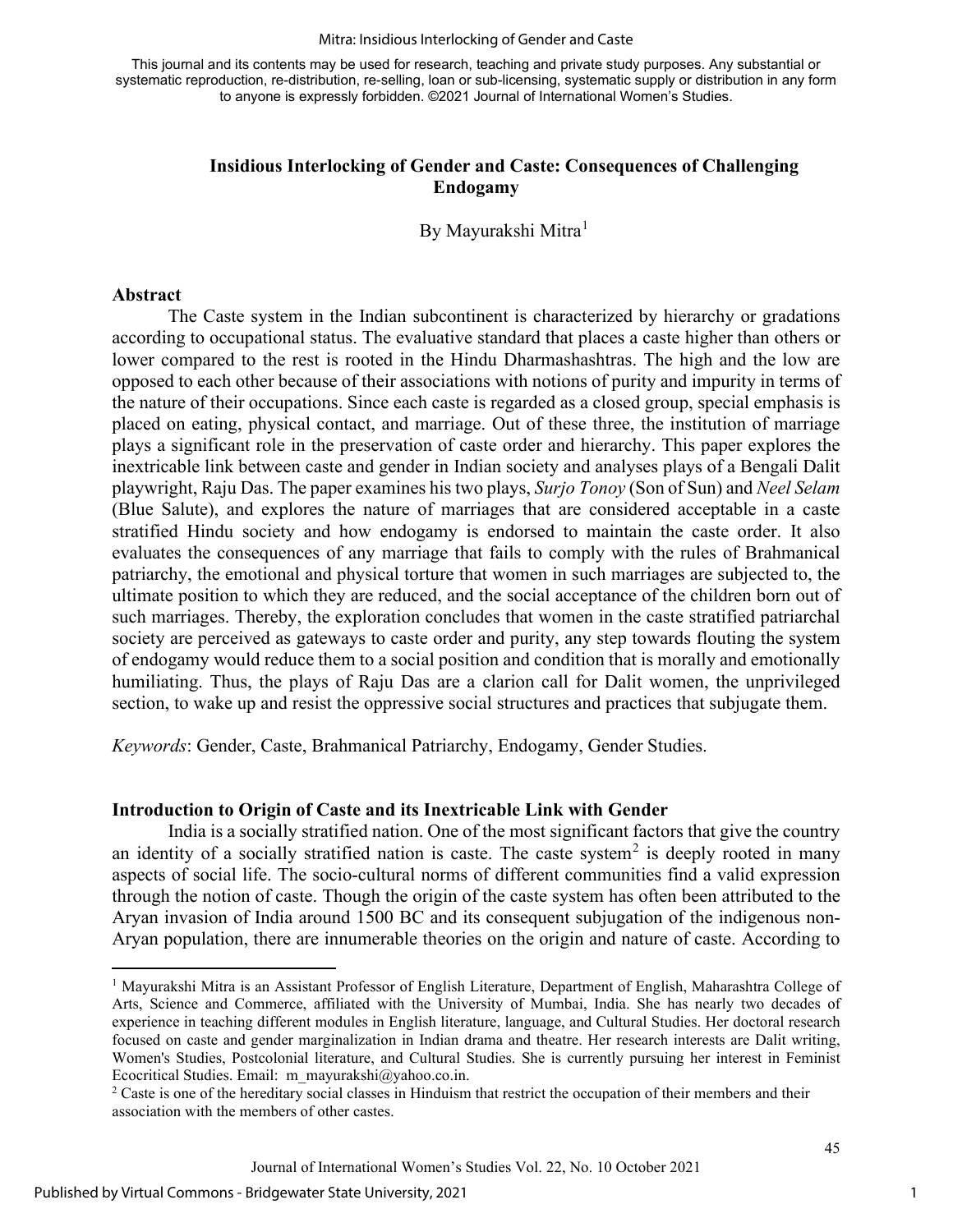Senart<sup>[3](#page-2-0)</sup>, caste is "a close corporation, in theory at any rate rigorously hereditary: equipped with a certain traditional and independent organization..." (Mohanty 133). Implicit in Senart's definition of caste is the 'idea of pollution' as a main characteristic of caste. John Nesfield<sup>[4](#page-2-1)</sup> defines caste as "a class of the community which disowns any connection with any other class and neither intermarry nor eat nor drink with any but persons of their community" (Mohanty 133). Dr. S. V. Ketkar, [5](#page-2-2) in his definition of caste, emphasizes two characteristics of caste and observes caste as "a social group having two characteristics: a) membership is confined to those who are born of members and includes all persons so born; (b) the members are forbidden by an inexorable social law to marry outside the group" (Mohanty 133). The various definitions of caste reveal that caste is nothing but hierarchically arranged social groups that are based on endogamy<sup>[6](#page-2-3)</sup>. In his essay on caste and gender, titled "On the Purity of Women in the Castes of Ceylon and Malabar", Nur Yelman argues "a fundamental principle of Hindu social organization is to construct a closed structure to preserve land, women, and ritual quality within it" (Chakravarti, 2004:579). He believes that the three entities—caste, gender, and religious rituals—are structurally linked, and therefore to control either of these, control of female sexuality becomes inevitable because uncontrolled female sexuality can lead to marriages outside the caste, either in the form of *pratiloma*<sup>[7](#page-2-4)</sup> or *anuloma*<sup>[8](#page-2-5)</sup>, both of which can endanger caste purity and identity. M. N. Srinivas<sup>[9](#page-2-6)</sup> too, through his study of the Indian society, draws a link between the caste system and women. It is explicit in his definition of caste:

Caste is a hereditary, endogamous, usually localized group having traditional associations with an occupation and a particular position in the local hierarchy of castes. Relations between castes are governed among other things by the concepts of pollution and purity and generally, maximum commensality occurs within caste. (1968:155)

The two types of marriages, *anuloma* and *pratiloma,* are conceived by caste patriarchy as institutions that risk the caste identity and its purity. *Anuloma* is a marriage between an upper-caste man and a lower caste woman, and though religiously it should not take place, this type of marriage has at least received more religious approval compared to *pratiloma* marriages. A woman in Indian society is considered the custodian of 'purity' and by engaging herself in *pratiloma* type of marriage she risks caste and class purity. Therefore, this type of marriage is unacceptable both in

<span id="page-2-0"></span><sup>&</sup>lt;sup>3</sup> Senart: Émile Charles Marie *Senart* (26 March 1847 – 21 February 1928) was a French Indologist who wrote extensively on the Indian Caste system.

<span id="page-2-1"></span><sup>&</sup>lt;sup>4</sup> Nesfield: John Nesfield served in various roles as an educator in British India and was for some time curate of St Michael's Church, Highgate, London. He regarded the caste system as the natural product of the occupational division of Hindu Society

<span id="page-2-2"></span><sup>5</sup> Dr. S.V. Ketkar is known for his study on the Indian caste system and his famous book, *History of the Caste System in India.* 

<span id="page-2-3"></span><sup>6</sup> Endogamy is the practice of marrying within a specific social group, caste, or ethnic group, rejecting those from others as unsuitable for marriage or other close personal relationships.

<span id="page-2-4"></span><sup>7</sup> *Pratiloma* refers to the Hypogamy form of Marriage. Pratiloma is a type of marital practice in which a man of lower class/caste/varna marries a girl of higher class/caste/varna.

<span id="page-2-5"></span><sup>8</sup> *Anuloma* marriage is a social practice according to which a boy from upper varna/caste/class can marry a girl from lower varna/caste/class.<br><sup>9</sup> M. N. Srinivasan is an Indian sociologist and social anthropologist. He is mostly known for his work on caste and

<span id="page-2-6"></span>caste systems, Social stratification, Sanskritization, and Westernization in southern India and the concept of 'Dominant Caste'.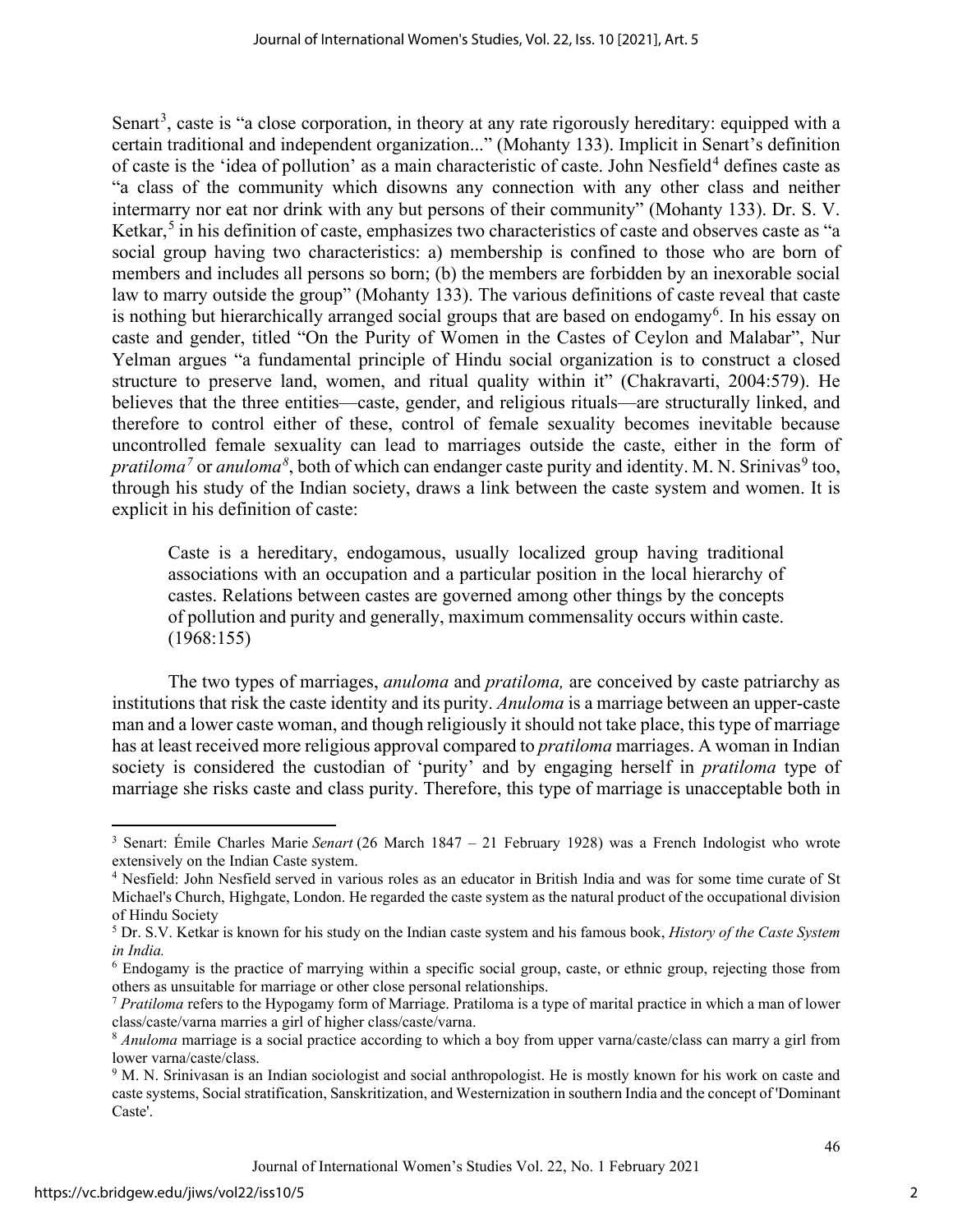a religious context as well as social, and if it occurs, it is usually followed by punishment like excommunication and even death.

Caste, as Romila Thapar<sup>[10](#page-3-0)</sup> perceives, has two aspects: theoretical and functional. The theoretical aspect is represented by *varnas*[11;](#page-3-1) *jatis*[12](#page-3-2) represent the functional aspect of a caste. Thapar further hints at the several implications embedded within this whole formulation of caste. According to her, the first thing that is implied in caste is the system of endogamous marriage, to keep marriages confined within hereditary groups, secondly, the hierarchical division of labor, and thirdly, the idea of ritual purity and impurity (Jaiswal 43). According to Dr. B. R. Ambedkar<sup>[13](#page-3-3)</sup>, "Endogamy ...was a fashion in Hindu society and as it had originated from the Brahmin caste, it was whole-heartedly imitated by all the non-Brahmin sub-divisions or classes, who in their turn became endogamous castes" (Mohanty 133).

It is this feature of the caste system—endogamy—that Dr. B. R. Ambedkar regards as 'a key to the mystery of the caste system' (Mohanty 136). In his formulation of caste, it is a system of 'graded inequality in which castes are arranged according to an ascending scale of reverence and a descending scale of contempt' (Chakravarti 2003:7). Endogamy plays the key to the caste system as it "reinforced the religio-cultural framework of 'purity' and 'pollution'" (Chakravarti 2003:7). Ambedkar's sharp gendered understanding of caste stresses the pivotal role of endogamy, both in the making of caste and its perpetuation (Rege 59-71). Thus, it is the notion of endogamy and the need to maintain the religious and cultural framework of 'purity' and 'pollution' that marked the beginning of the control on the sexuality of women and their gradual disempowerment.

Endogamy or marrying within a caste is central to the maintenance of caste purity. Dr. B. R. Ambedkar in the *Annihilation of Caste* saw endogamy at the heart of the caste system and stressed that inter-caste marriage was one way of ridding India of caste. G.S. Ghurye 2000 (1932), Srinivas (1968), Irawati Karve (1961), and Dumont (1972) perceived endogamy as the defining features of caste. Brahmanical patriarchy<sup>[14](#page-3-4)</sup> and endogamy are two important systems that perpetuate caste and gender abuse. Indian society that is structured around Brahmanical patriarchy has a power scheme that is based on caste and gender and is perpetuated through marriages between similar caste families. The purity and pollution of a caste are based on a woman's sexual conduct. Endogamy or marriage within the same caste functions as the most significant part of the caste system. Hence, a woman is expected to play a vital role in safeguarding the purity of her caste. She is considered the custodian of caste and family honor. Since she has the greatest responsibility of safeguarding the purity of caste order, her sexuality is always kept under strict vigil. Rege's (2013:20) theoretical revisiting of Ambedkar through a gendered lens and Chakravarti's (1993) work on Brahminical patriarchy have been pivotal in this respect. Rege (2013) demonstrates, "Ambedkar viewed caste and gender as entangled, but never just easily equated and sought to move beyond the binaries of sameness/difference" (20). Dr. Ambedkar's "Caste in India: Their Mechanism, Genesis and Development" identifies the links between caste and gender in the most unambiguous terms. He states that the superimposition of endogamy on

<span id="page-3-0"></span><sup>&</sup>lt;sup>10</sup> Romila Thapar is an Indian historian whose principal area of study is ancient India.

<span id="page-3-1"></span><sup>&</sup>lt;sup>11</sup> *Varna* is a Sanskrit word with several meanings including type, order, color, or class. It was used to refer to social classes in Hindu texts like the *Manusmriti.* 

<span id="page-3-2"></span><sup>&</sup>lt;sup>12</sup> *Jati* is a group of clans, tribes, communities, and sub-communities, and religions in India. Each Jāti typically has an association with a traditional job function or tribe.

<span id="page-3-3"></span><sup>&</sup>lt;sup>13</sup> Dr. B. R. Ambedkar, also known as Babasaheb Ambedkar, was an Indian jurist, economist, politician, and social reformer, who inspired the Dalit Buddhist Movement in India.

<span id="page-3-4"></span><sup>&</sup>lt;sup>14</sup> *Brahmanical* patriarchy describes the conditions of living in societies that are shaped by gender, caste, and economic relationships, and in turn shape them through our decisions and actions.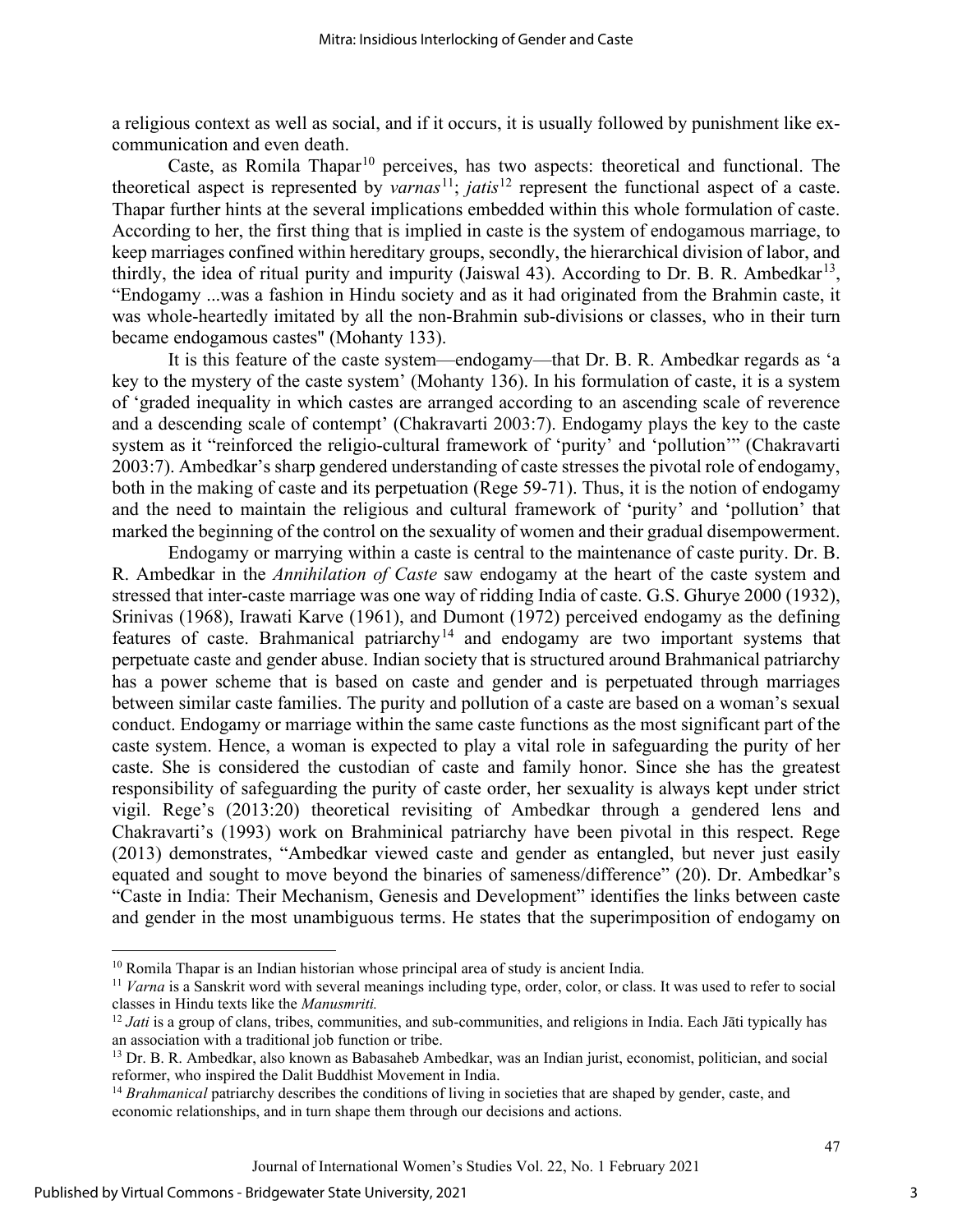exogamy inevitably leads to the creation of caste and analyses how the Brahmins had craftily designed it through controlling their women. The logical demand of endogamy, Ambedkar observes, is the maintenance of a constant sex ratio within a caste. In this schema, a basic crisis arises out of surplus men and women. As he views "[w]ith the traditional superiority of man … [w]oman has been an easy prey to all kinds of iniquitous injunctions…such being the case, you cannot accord the same treatment to a surplus man as you can to a surplus woman…" (2002:248- 49).

The system of caste operates on the basis of 'complete' control over the beings and bodies of the woman. At the crux of caste lies the structure of marriage, sexuality, and reproduction. This plays a fundamental role in creating and maintaining inequality. Citing *Manu Dharmashastra[15](#page-4-0)* Uma Chakravarti draws a link between caste and marriage in her book, *Gendering Caste: Through a Feminist Lens*, and observes:

The terms used in the *Manu Dharmashastra* for the two different types of violations of endogamy are significant. *Anuloma*, going with the direction of the hair, is acceptable —men from higher castes can have wives from the lower castes; this is the natural order. In contrast, when a woman from a higher caste has a union with a lower caste male, it is *pratiloma*—against the direction of the hair, it is unnatural; it is not only reprehensible but it is in the inverse order. The true confusion of castes is a consequence of *pratiloma* marriages/unions. (2003:54)

#### **Dalit Playwright Raju Das as a Critique of Endogamy**

The implications and impact of exogamy[16](#page-4-1) (*anuloma* and *pratiloma* marriages) in a caste stratified society that endorses endogamous marriages form the main content of two very significant plays of Bengali Dalit playwright, Raju Das. He was born on 19<sup>th</sup> April 1953 in a small village called Ramnagar, in Dhaka district of East Bengal. His famous plays like *Surjo Tonoy* (Son of Sun)*, Neel Selam* (Blue Salute)*, Kolonko* (Stigma)*, Ragging,* and an autobiography titled *The Story of a Rickshawpuller* depict the subjugated, oppressed lives of women, especially the untouchables or the Dalits<sup>[17](#page-4-2)</sup>. They are subjected to systematic exploitation, humiliation, physical assault, and emotional tortures that go unheard, unseen, and unattended. There is a hidden agenda behind subjecting the underprivileged women to such oppression; it is not surprising to know that not only underprivileged women from lower castes are subjected to such oppression, but even women from upper castes too face oppressions that are regarded as necessary for retaining caste purity. According to Raju Das, women—whether they belong to higher castes or lower—are all subjected to oppression and hence are Dalits. According to him, any individual who lives an oppressed, exploited, and subjugated life is a Dalit. Hence, his plays deal with the miserable condition of women, both of upper castes and lower castes, and through their position and status in society, Raju Das tries to bring their Dalit condition to the forefront. Dalit, according to him, is a state of living, a mental state to which one is pushed by completely negating respect, honor, and

<span id="page-4-0"></span><sup>&</sup>lt;sup>15</sup> Manu Dharmashastra or Manusmriti is an ancient legal text and constitution among the many Dharmaśāstras of Hinduism.

<span id="page-4-1"></span><sup>&</sup>lt;sup>16</sup> Exogamy is the social norm of marrying outside one's social group.

<span id="page-4-2"></span> $17$  Dalit is a name for people belonging to the lowest caste in India, characterized as "untouchable". Dalits were excluded from the four-fold v*arna* system of Hinduism and were seen as forming a fifth *varna,* also known by the name of *Panchama.*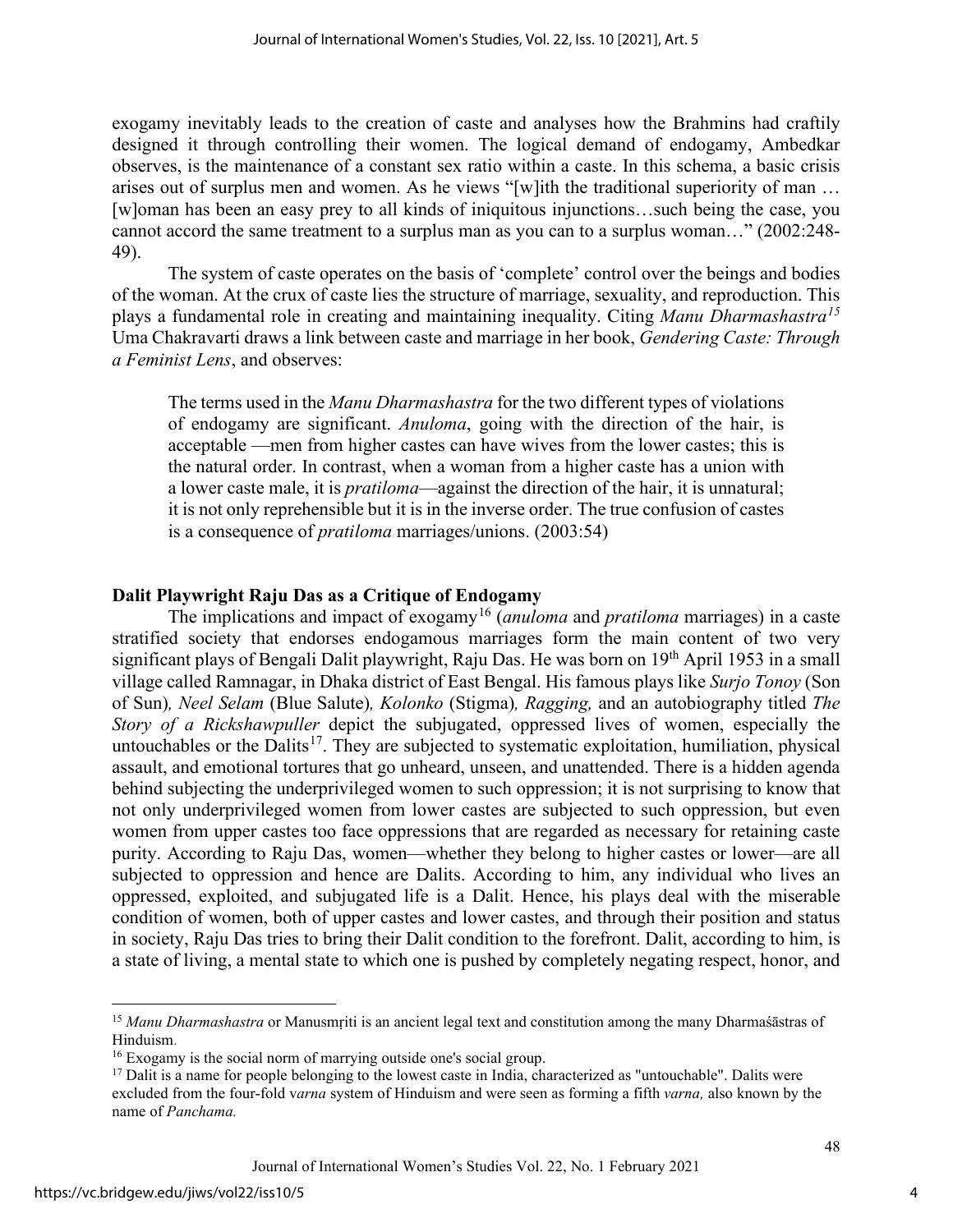the basic rights to a respectful living. As a Dalit writer, Raju Das's only aim is to bring a change in the status and position of women, especially Dalit women, by depicting their miserable condition in Indian society. The two select plays, *Surjo Tonoy* and *Neel Selam,* illustrate the condition of the couples who are victims of exogamous marriage. His play *Surjo Tonoy* is *pratiloma* marriage. Since women are considered "the 'gateways' of caste" (Das 1986:135), any woman engaging in hypogamous<sup>[18](#page-5-0)</sup> marriage meets a devastating end, as happens with Alok's mother in *Surjo Tonoy* (Son of Sun). *Surjo Tonoy* is about an upper-caste woman and the unfortunate incidences that take place in her life as a consequence of her hypogamous marriage. *Neel Selam*, on the other hand, depicts the condition of a lower caste woman who engages in a hypergamous[19](#page-5-1) marriage with a man belonging to a higher caste. If *Surjo Tonoy* depicts *pratiloma* or hypogamous marriage and its consequences, *Neel Selam* portrays the condition of a woman in *anuloma* or hypergamous marriage. Unlike *pratiloma*, the *anuloma* marriage system is considered to be less harmful to a caste-stratified society like India and therefore comparatively a more acceptable form of marriage; however, women in both types of exogamous marriages become easy victims of caste.

Brahmanical patriarchy and its power play to achieve complete control on the sexuality of women form the essence of *Surjo Tonoy*. In addition to this, the play also portrays the social stigma attached with unmarried motherhood that victimizes unwed mothers like Alok's mother and illegitimate children born out of wedlock, the deplorable social conditions to which they are pushed, and the rigidity of caste conscious Brahmin families. In a way, the play is Raju Das's indictment on the caste-conscious upper-class Brahmins and attacks their ideological belief in Brahminism as the main root cause of all the discrimination and oppression in the society.

#### *Surjo Tonoy* **(Son of Sun) and** *Neel Selam***: Position of Women in Exogamous Marriage**

Caste and control over women's sexuality in a Hindu Brahmanical society are inextricably linked. As women are considered the "gateways of a caste" (Das, 1986:135) and are held responsible for upholding the honor of the family as well the community, any transgression of patriarchal codes by a woman is meted with violence against women. Consequently, in *Surjo Tonoy* the inter-caste love between Alok's mother and a twenty-five-year-old handsome artist, photographer, and professional in an advertising company gradually turns into a passionate relation leading to her conception of a new life without the wedlock. This is not received harmoniously by Alok's maternal grandfather and his sons. To secure his position as a true Brahmin and also to punish his daughter for violating the social decorum a young woman should observe, Mr. Rasaraj Chakraborty, 'excommunicates the young man' (Das, *Surjo Tonoy* 22) and 'throws out his own daughter from their home' (Das, *Surjo Tonoy* 22). Through Alok's mother's love with a *Kshatriya[20](#page-5-2)* man and consequent series of incidents that make her life so miserable, Raju Das brings out the complex relationship of gender and caste where upper-caste women's compliance with patriarchal order is considered mandatory.

<span id="page-5-0"></span><sup>&</sup>lt;sup>18</sup> Hypogamy (colloquially referred to as "marrying down") is a term used in social science for the act or practice of a person marrying a spouse of a lower caste or social status than themselves.

<span id="page-5-1"></span><sup>&</sup>lt;sup>19</sup> Hypergamy (colloquially referred to as "marrying up) is a term used in social science for the act or practice of a person marrying a spouse of a higher caste or social status than themselves.

<span id="page-5-2"></span><sup>20</sup> *Kshatriya* (from Sanskrit kṣatra, "rule, authority") is one of the four varnas (social orders) of Hindu society, associated with warriorhood.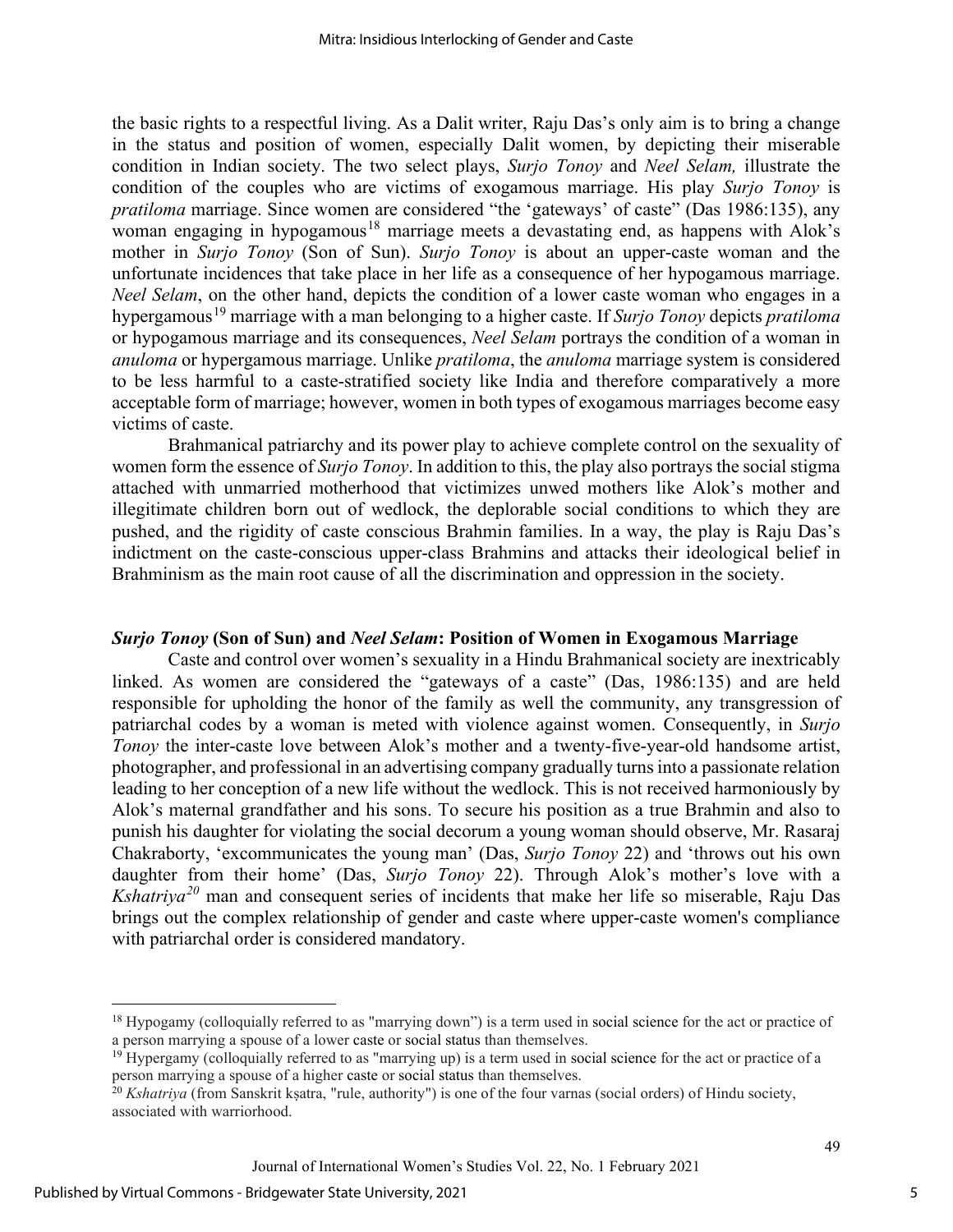The relationship of a higher-caste woman with a man of a lower caste draws a web of troubles for Alok's parents. The double trouble of inter-caste alliance coupled with unwed motherhood introduces Alok's mother to a host of hostilities in the hands of the patriarchal, casteconscious society, headed by her father, Mr. Chakraborty. Alok's father too becomes a victim for transgressing the caste boundaries and daring to establish a relationship with an upper-caste woman. Both of them, as victims of caste order, are separated and subjected to a life of humiliation, pain, and suffering.

Raju Das's other play *Neel Selam* gives another very interesting picture of exogamous marriage. In this play, the protagonist Alodebi, a *shudra[21](#page-6-0)* woman, marries a man who belongs to a Brahmin family. Alodebi's marriage to Brahmin Mr. Chatterjee is a typical example of an anuloma marriage. Though it is a love marriage, the spark in their marriage soon fades as Mr. Chatterjee starts blaming his wife and her lower caste as the origin of all the problems in his family, especially the birth of their children with genetic defects. Though either or both the parents can be responsible for any form of genetic defects in children, Mr. Chatterjee refuses to accept the science behind his children's genetic disorder and blames his wife and her lower caste as responsible for his children's birth defects and eventually abandons his wife and children. Intercaste marriage between an upper-caste Brahmin man, Mr. Chatterjee, and a shudra woman, Alodebi, is another instance of exogamous marriage, but not as threatening as a pratiloma marriage. It is quite an acceptable form of marriage in a Brahmanical society, but Raju Das focuses on the condition of women in anuloma marriages. A shudra woman married in an upper caste family, as in this play, often becomes the subject of humiliation and mental and emotional oppression, forced to live a marginalized life in her own family. Hence, Alodebi is constantly teased about her lower caste identity, so much so that her caste is seen as responsible for the genetic defects in their children. In this play, however, there are no instances of honor killing to protect the sexuality of the woman in question or to take revenge on the man who married a lower caste woman. Rather, the woman from a Dalit caste is abandoned post marriage to fend for herself and her children. In her endeavors to get a job to support her family, she becomes the victim of the sexual exploitation of women at the workplace. Through two different cases of exogamous marriages, Raju Das brings home the significance of safeguarding the sexuality of women to retain caste purity. These two plays are not only Raju Das' indictment on the social system of endogamous marriages but the position of women, especially Dalit women in caste stratified Brahmanical society.

#### **Violence and Honor Killing: Tools to Regulate Women's Sexuality**

Within upper caste patriarchal society, honor and shame are ideological concepts that are closely linked with the sexuality of a woman. A woman's transgression of caste boundaries is internalized as a matter of shame. Therefore, to stop the news of an upper-caste woman's physical and sexual relationship with a man of a lower caste spreading like wildfire in the society, the girl's father and brother target the man and accuse him of tarnishing the repute of a Brahmin woman. As a punishment for violating the chastity of their daughter, the father-son duo lynches him in public and ultimately excommunicates him so that he is never able to meet his beloved.

<span id="page-6-0"></span><sup>&</sup>lt;sup>21</sup> *Shudra* or Shoodra is the lowest ranked of the four varnas of the Hindu caste system and social order in India.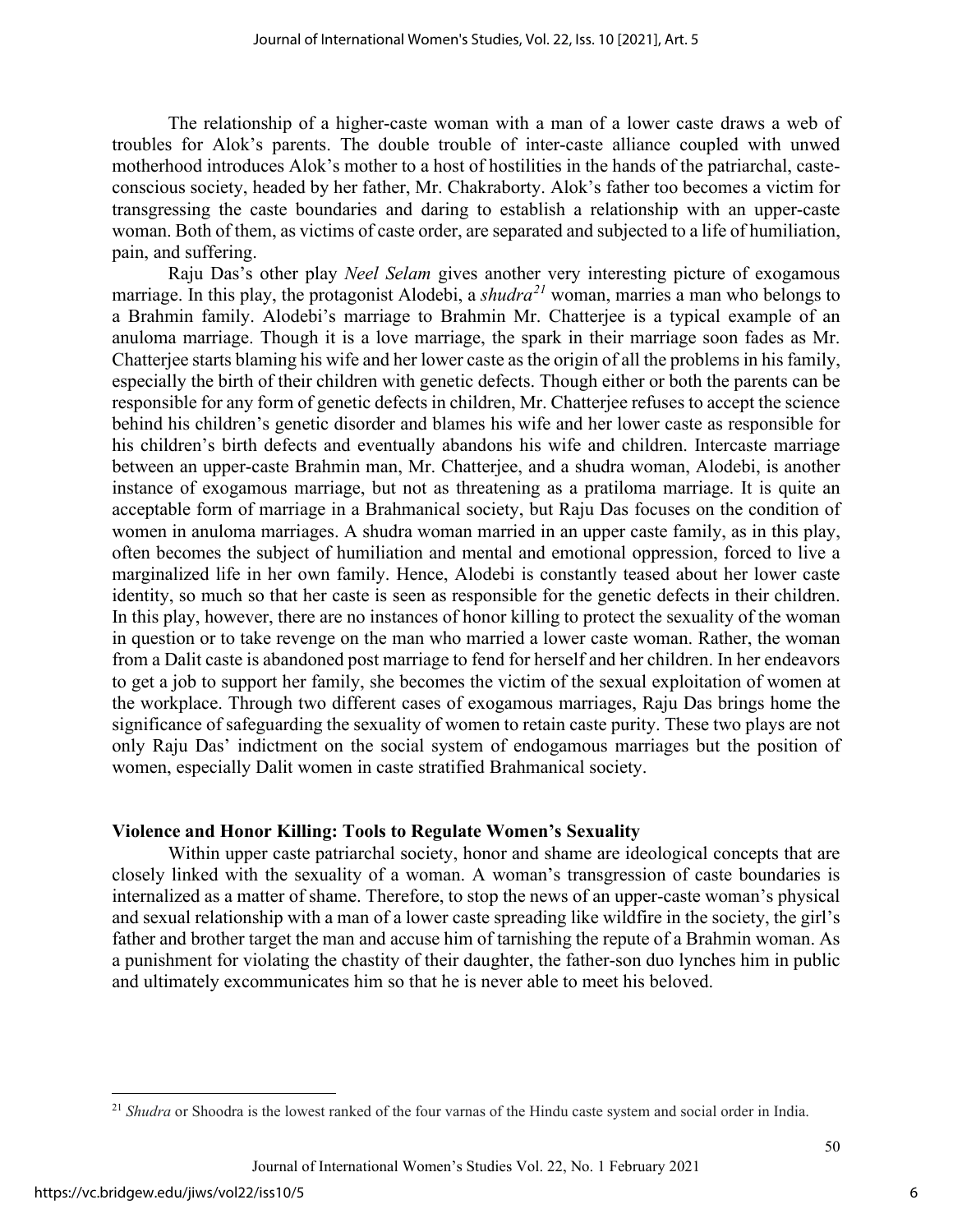Honor killing<sup>[22](#page-7-0)</sup> is a prevalent way of achieving control over a woman's sexuality and her right to choose her partner. Though in an Indian context, the honor of a family as well as of caste is deeply determined by the conduct of women, both men and women embody notions of honor, but quite differently. While male "honor" rests on their ability to control women's bodies (Welchman and Hossain 21), female honor entails conforming to appropriate and sanctioned roles and codes of conduct (Still 1119-46; Grover 76-116). The "obsessive need for control over women," which Chakravarti (2004:582) sees as central to Brahminical patriarchy, lies at the heart of gendered discourses of honor. She is also regarded as the repository of honor and the man is the regulator of this honor (Chowdhury, 197-237). Alok's mother, by engaging in a hypogamous relationship with a *Kshatriya* man, challenges the role of a woman as a repository of honor. However, since hypogamy is a threat more severe than hypergamous marriage, his maternal kinsmen take up the role of regulators of her honor. Hence, her brothers who shared close nexus with a local political party attempt to murder him to remove the last sign of a man who brought social disrepute to their family.

According to Manu, the sexuality of women is the root cause of evil in a social system. It is evident in the derogatory observation that he draws on the character of women and links it with the necessity to control women's sexuality, "A woman must particularly be guarded against her evil inclinations, however trifling (they may appear); for, if they are not guarded, they will bring sorrow onto two families" (Buhler 328). The role of male family members as regulators of honor is strengthened by Manu's expectations of the role of male family members. He argues that male family members are as much responsible for protecting the chastity of a woman as a woman is herself. Manu, in chapter IX, verse iv, puts significant stress on the duty of men as fathers, husbands, and sons in maintaining the honor of women. According to him, "Reprehensible is the father who gives not (his daughter in marriage) at the proper time; reprehensible is the husband who approaches not (his wife in due season), and reprehensible is the son who does not protect his mother after the husband has died" (Buhler 328).

Consequently, the custodians of caste, community, and family honor, the Chakravartis, leave no stones unturned to smother the inter-caste love affair and punish the 'erring' couple. The love affair that was a bone of contention because of caste difference, takes a political turn in the hands of the regulators of honor, Alok's maternal grandfather and uncle. The erring man is caught and murdered for violating the caste order as well as the chastity of an upper-caste woman, and this, in turn, creates a handsome opportunity for the custodians of caste to earn applause for themselves. However, they do not limit themselves only to punishing the erring man, but as true custodians of caste order, they make sure their own daughter/sister is also punished and taught a lesson for defying caste order. She is shown no mercy and thrown out of their home to fend for herself.

#### **Defying Endogamy: Consequences of Exogamy on Children**

Closely associated with marriage is procreation, and the type of marriage serves as a tool in determining the social acceptance and position of the children born out of such marriages. The man and the woman in a conjugal relation are metaphorically referred to as the seed and earth respectively, and these metaphors play a significant role in the identity formation of the progeny.

<span id="page-7-0"></span> $^{22}$  Honor killing refers to the practice of some castes in Hindus and other religions in India who will kill the daughter if she chooses to marry a person from those castes, inferior in the hierarchy compared to her premarital status, such as Dalits or the "Backward castes".

Journal of International Women's Studies Vol. 22, No. 1 February 2021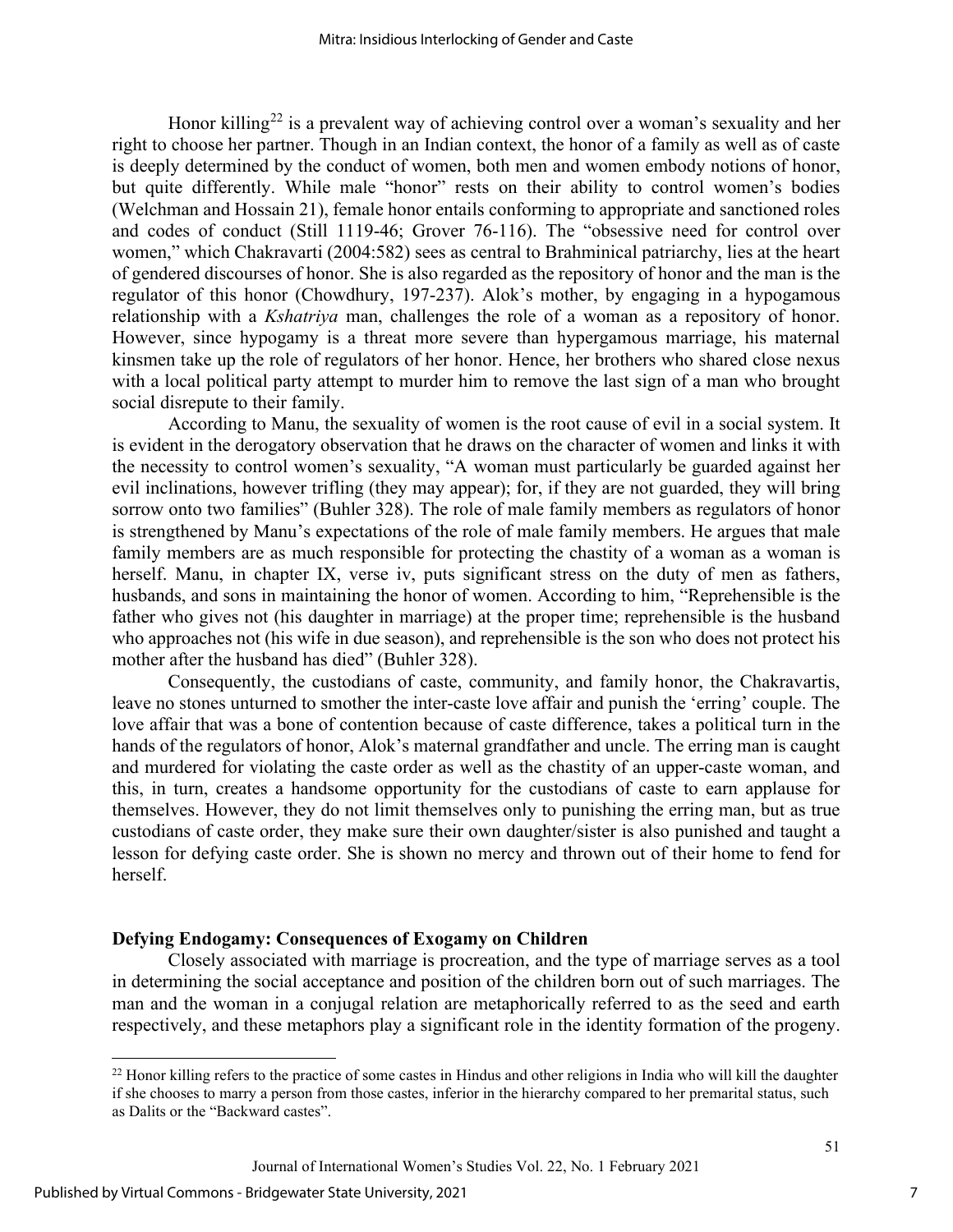The symbolic significance of seed and earth in human reproduction is found in Hindu law books. Manu, in chapter IX, verse 34 of *Manusmriti* observes, "In some cases, the seed is more distinguished, and in some the womb of the female; but when both are equal, the offspring is most highly esteemed" (Buhler 333). Further, in his discourse on the function of seed and soil in the same chapter of *Manusmriti*, he establishes the relative significance of the seed over the soil and observes, "On comparing the seed and the receptacle (of the seed), the seed is declared to be more important for the offspring of all created beings is marked by the characteristics of the seed" (Buhler 333). The rule of creating the identity of the progeny by the seed was known as the rule of *Pitra Savarnya[23](#page-8-0)*. Manu's reiteration on the significance of seed is further evident when he says, "Whatever kind of seed is sown in a field, prepared in due season, (a plant) of that same kind, marked with the peculiar qualities of the seed, springs up in it" (Buhler 333).

However, the seed loses its exact significance in offsprings of inter-caste marriages; in both *anuloma* and *pratiloma* types of marriages. In such cases, the male superiority in the seed is tainted by the characteristics of the earth in which it is planted. Thus, in Chapter X, verse 6 of *Manusmriti*, he categorically identifies the types as follows:

Sons begotten by twice-born men on wives of the next lower castes, they declare to be similar (to their fathers, but) blamed on account of the fault (inherent) in their mothers. Such is the eternal law concerning children born of wives one degree lower than their husbands... (qt. in Buhler 403)

Interestingly, the twist that Manu incorporates in *anuloma* or hypergamous marriage by combining this form of marriage with *matra-savarnya[24](#page-8-1)* (inheritance of the mother's *varna*) instead of the prevalent system of inheriting the father's caste "serves to reveal the differential rules of mating and lineage for men and women of different castes" (Rege 145). Manu skillfully manipulates the identity of progeny born out of exogamous marriage. It also reflects Manu's sole intention of restricting the offspring to the lower caste. By this change, marriage ceases to be the means of inter-social communication, which it principally is. It relieves men of the higher caste from the responsibility to their children simply because they are born of a mother of a lower caste. It makes anuloma marriage a mere matter of sex, humiliation, and insult to the lower castes and a privilege to the higher classes to lawfully commit prostitution with women of the lower classes. From a larger social point of view, it has brought complete isolation among the castes which has been the bane of Hindu Society.

Tambiah, an eminent social anthropologist, in this context argues that though some critics give the progeny the social status of his father, some refuse to do so. Though the offspring of a hypergamous or anuloma marriage is socially accepted as a part of their father's caste, the offspring of hypogamous or pratiloma marriage is received neither by the father's family nor by the mother's family. Hence, he attempts to explain the paradox existing in hypogamous and hypergamous marriages in the given words:

It seems to me that *pratiloma* is a convenient intellectual device for generating various disapproved categories, assigning them degraded positions, and

<span id="page-8-0"></span><sup>&</sup>lt;sup>23</sup> Pitra Savarnya is a rule existing from very ancient times that determines the status of the child by the varna/caste of the father.

<span id="page-8-1"></span><sup>24</sup> *Matra-savarnya* is the opposite of *Pitra Savarnya,* and according to this, the status of the child is determined by the varna/caste of the mother.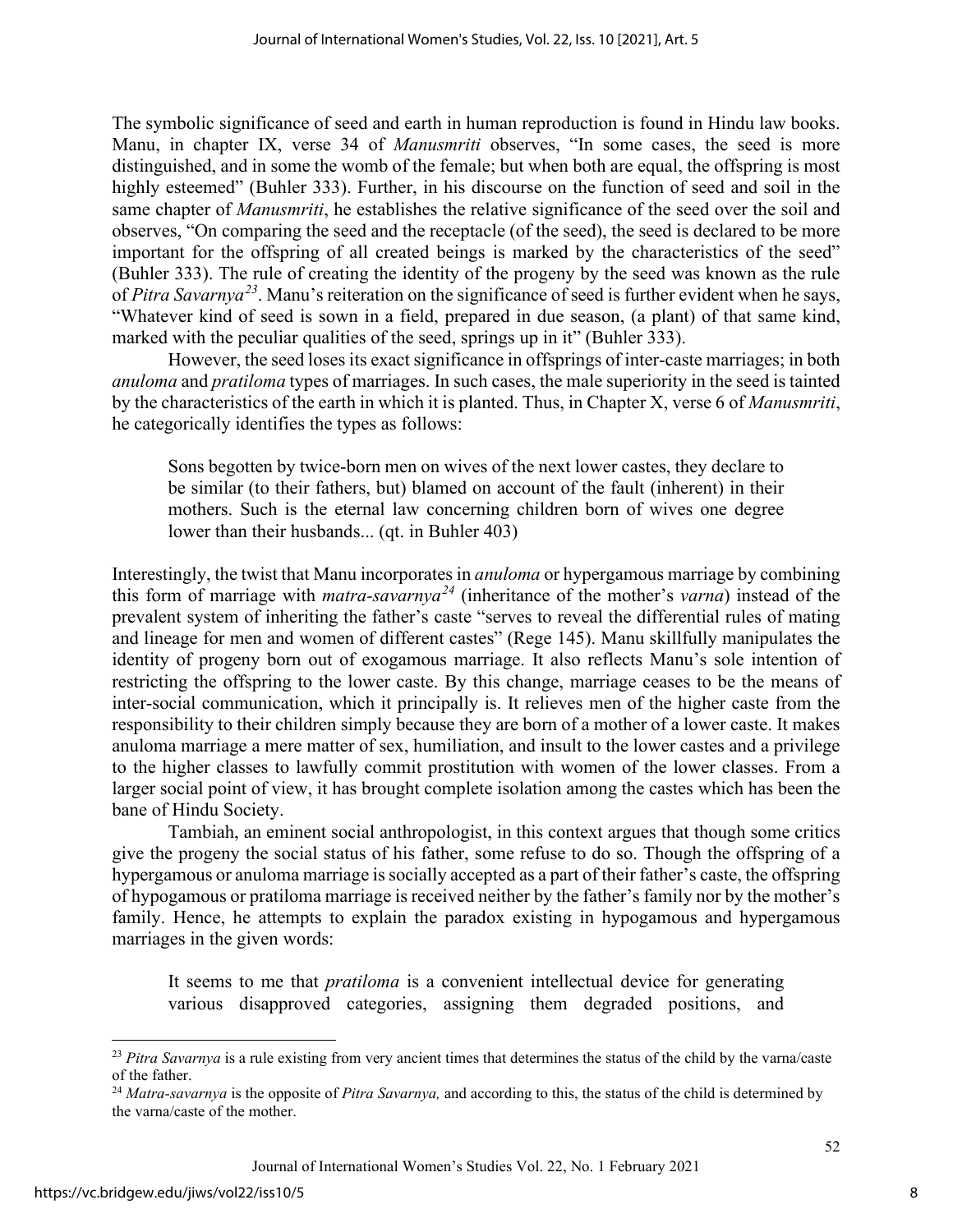ideologically explaining, and rationalizing, why so many groups in the caste hierarchy are placed in low or downtrodden positions...though caste society may or may not in its actual demographic composition constitute a pyramid, its evaluation of statuses, ritual and occupational roles must necessarily be pyramidal. The pure statuses are few, the impure are legion. The [political] economy of purity and pollution makes this inevitable. (207)

Consequently, the sufferings of the offsprings of inter-caste marriages start with the discriminatory practices perpetrated by their own families. Unfortunately, it is the child who bears the brunt of the seed and earth dichotomy of exogamous marriages, and he is oppressed as a social outcast.

Alok's predicament as an illegitimate child registers the fate of a child born out of exogamous marriage. Born out of the union of a Brahmin unwed mother and *Kshatriya* father, Alok was neither received by the dead father's family nor by his mother's orthodox, casteconscious Brahmin family. When Alok's mother returns home after a couple of months with the newborn baby in her arms asking for help, Mr. Chakraborty, instead of extending his helping hand and carrying out the responsibilities of a dutiful father, sticks to his caste-conscious orthodox ideologies and refuses to accept her daughter for committing the sin of transgressing the caste boundaries. The hard-hearted old *Brahmin* hurls down his grandson and makes it clear to his family that a son born out of the union of a *Brahmin* woman and a *Kshatriya* man without marriage is a sinful creation, and therefore, cannot be welcomed by him. Since his birth, Alok suffered social rejection, which has a deep impact on his personality. Though as an infant of only six months, he did not feel the pain of familial rejection when his paternal grandfather hurled him down on the ground, yet the consequences of this unsympathetic act of his grandfather and later to be repeated by society left him disillusioned forever. He lives the life of an outcast. The trauma of social rejection can be best understood when Alok vocalizes his feelings in the given lines:

But I did not die that day when my maternal grandfather hurled me down onto the courtyard. In fact, from that day, I am burdened with a heart full of emotions; I am still living with the pain of dejection and disillusionment. But is that how a person can live? Is that called life? (Das, *Surjo Tonoy* 22)

Aside from being a progeny of a union that is hypogamous in nature, Alok also bears the stigma of being the child of an unwed mother. According to *Gautama Dharmasutra[25](#page-9-0)* (28:33-34), "the son of an unmarried damsel, the son of a pregnant bride, the son of a twice-married woman, the son of an appointed daughter, a son self-given, and a son bought belong to the family of their fathers" (Jayaram). Thus, as a pure Brahmin, he strongly vouches on the *sastras[26](#page-9-1)* and *smritis[27](#page-9-2)* and refuses to accept the son born of a maiden woman as an heir to his family. However, *Manavdharmasastra* has an altogether different opinion on children born of inter-caste marriages.

<span id="page-9-0"></span><sup>&</sup>lt;sup>25</sup> Gautama Dharmasūtra is a Sanskrit text and likely one of the oldest Hindu Dharmasutras (600-200 BCE) whose manuscripts have survived into the modern age. The Gautama Dharmasutra was composed and survives as an independent treatise, unattached to a complete Kalpa-sūtras, but like all Dharmasutras it may have been part of one whose Shrauta- and Grihya-sutras have been lost to history.

<span id="page-9-1"></span> $26$  Sastra is a Sanskrit word that means "precept, rules, manual, compendium, book or treatise" in a general sense.

<span id="page-9-2"></span> $27$  Smriti, literally "that which is remembered" is a body of Hindu texts usually attributed to an author, traditionally written down, in contrast to Śrutis considered authorless, that were transmitted verbally across the generations and fixed.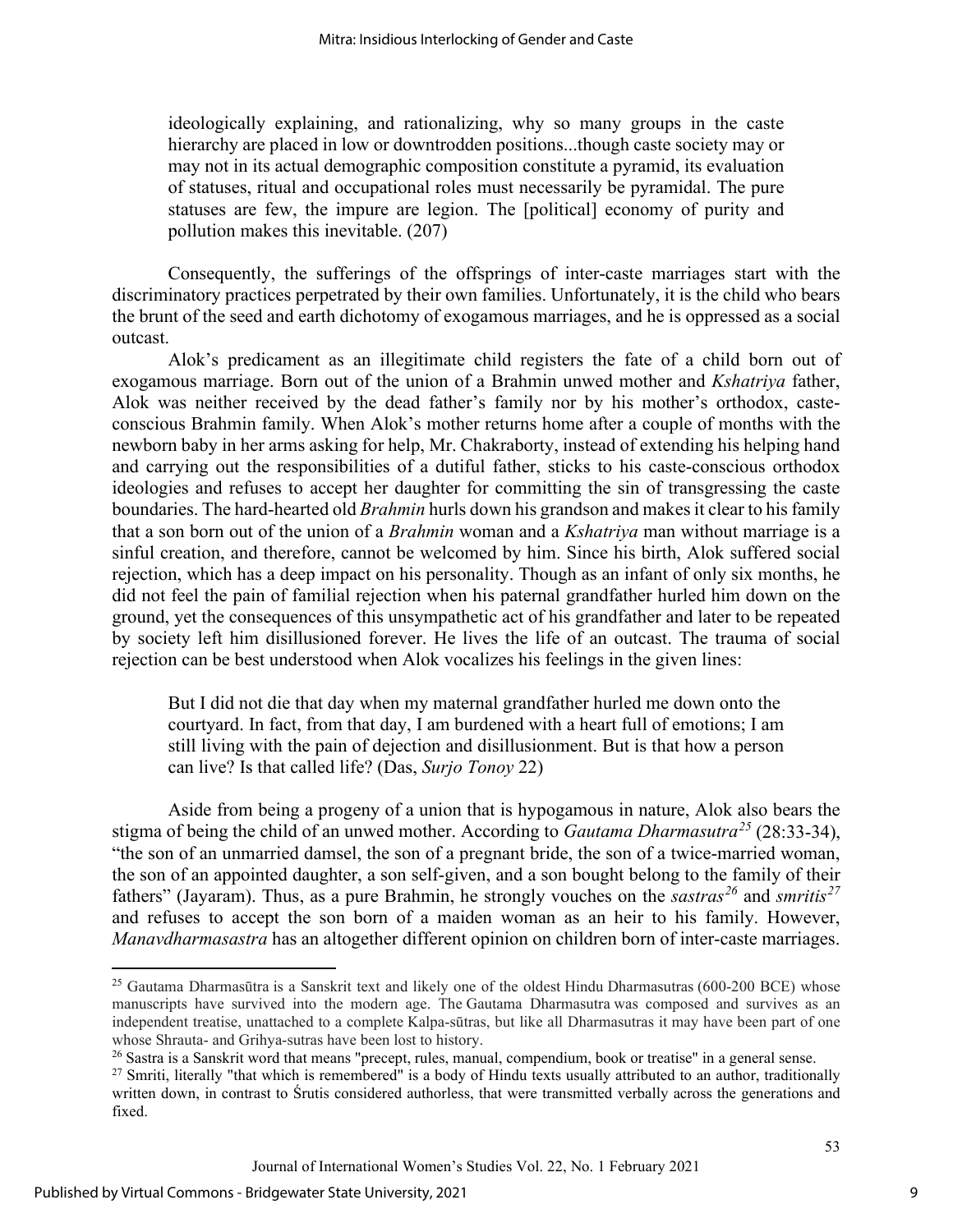Manu dictates, "From a Sudra man and a Vaisya, Kshatriya, and Brahmana woman are born Ayogava, a Kshattri, and a Chandala respectively, the lowest of men (sons who owe their origin to) a confusion of the castes" (Buhler 276).

The child born to a maiden, according to the *sastras,* can be claimed by the father's family. But in Alok's case, since the father is dead, his father's family never claims him as their heir. Therefore, he grows up with no family name and identity. This complicates the situation in his life, and he blames and traces the roots of his identity crisis to the discriminating caste system that confines man to its limited boundaries and punishes him for transgressing its norms. Raju Das also interrogates the validity of Brahminical ideologies to uphold its beliefs, practices, and expectations in society strangulate human values of love and affection. His attitude towards Brahmins has been put forth through a spokesperson, Alok, who says, "I am not against Brahmins but I detest spurious Brahminism" (Das, *Surjo Tonoy* 12).

The social stigma attached to Alok's life as an illegitimate son of an unmarried mother makes his life a suffocating one. He is socially marginalized because of the absence of a father's identity in his life. The social stigma attached to unmarried motherhood shadows Alok's life as well. Raju Das effectively depicts the marginalized condition of Alok by drawing a parallel story of social outcast Karna<sup>[28](#page-10-0)</sup> from the epic *Mahabharata*<sup>[29](#page-10-1)</sup>. Karna had been the victim of caste discrimination as well as of his birth as an illegitimate son of Kunti. Thus, when Alok receives the role of Karna for the drama *Karna Kuntir Sambad*, [30](#page-10-2) he identifies himself with Karna and breaks down as he realizes his life as an exact mirror image of Karna, a socially marginalized like Karna living with the burden of an illegitimate son of an unwed mother.

The fate of the handicapped children in *Neel Selam* is no better. Abandoned by their father in their childhood, they were raised by their mother who managed to earn a bare minimum by working under a doctor in a nursing home. The doctor, realizing her financial crisis and helpless situation, sexually exploits her and makes her his mistress. Alodebi too kept silent about her sexual exploitation just for the sake of providing financial support to her children. Her silence did not work long, as her neighbors and society came to know her real situation as a nurse in a hospital. Alodebi and her children gradually became the subject of social humiliation; the children not only grew up under extreme financial pressure, but also lived a stigmatized life of being the children of a doctor's mistress and were socially ostracized.

#### **Conclusion**

We conclude that casteist Indian society practices endogamy, and woman's sexuality has been conceived as the gateway to caste order and purity. Endogamy and the offsprings born out of an endogamous marriage both are equally important in a caste stratified society. However, in this case, to maintain the caste order, the independence of women, and their control over their own bodies, has been completely negated. By extending the fruits of endogamous marriage to the

<span id="page-10-0"></span><sup>28</sup> Karna, also known as Vasusena, Anga-raja, and Radheya, is one of the major characters of the Hindu epic Mahābhārata. He is the spiritual son of the Vedic deity-Surya and princess Kunti, and thus a demigod of royal birth.

<span id="page-10-1"></span><sup>29</sup> *The Mahābhārata* is one of the two major Sanskrit epics of ancient India, the other being the *Rāmāyaṇa.* It narrates the struggle between two groups of cousins in the Kurukshetra War and the fates of the Kaurava and the Pāṇḍava princes and their successors.

<span id="page-10-2"></span><sup>30</sup>*Karna Kuntir Sambad* is Rabindranath Tagore's longer conversational poem, centered upon a dialogue between the valiant Kuru warrior Karna, and his mother, the Queen Kunti, who had once cast the baby Karna. The dialogue raises issues of human morality, ethics, and relationships. Tagore presents Karna as highly ethical, driven by his identification with the neglected and downtrodden, and his shunning all promises of power and wealth.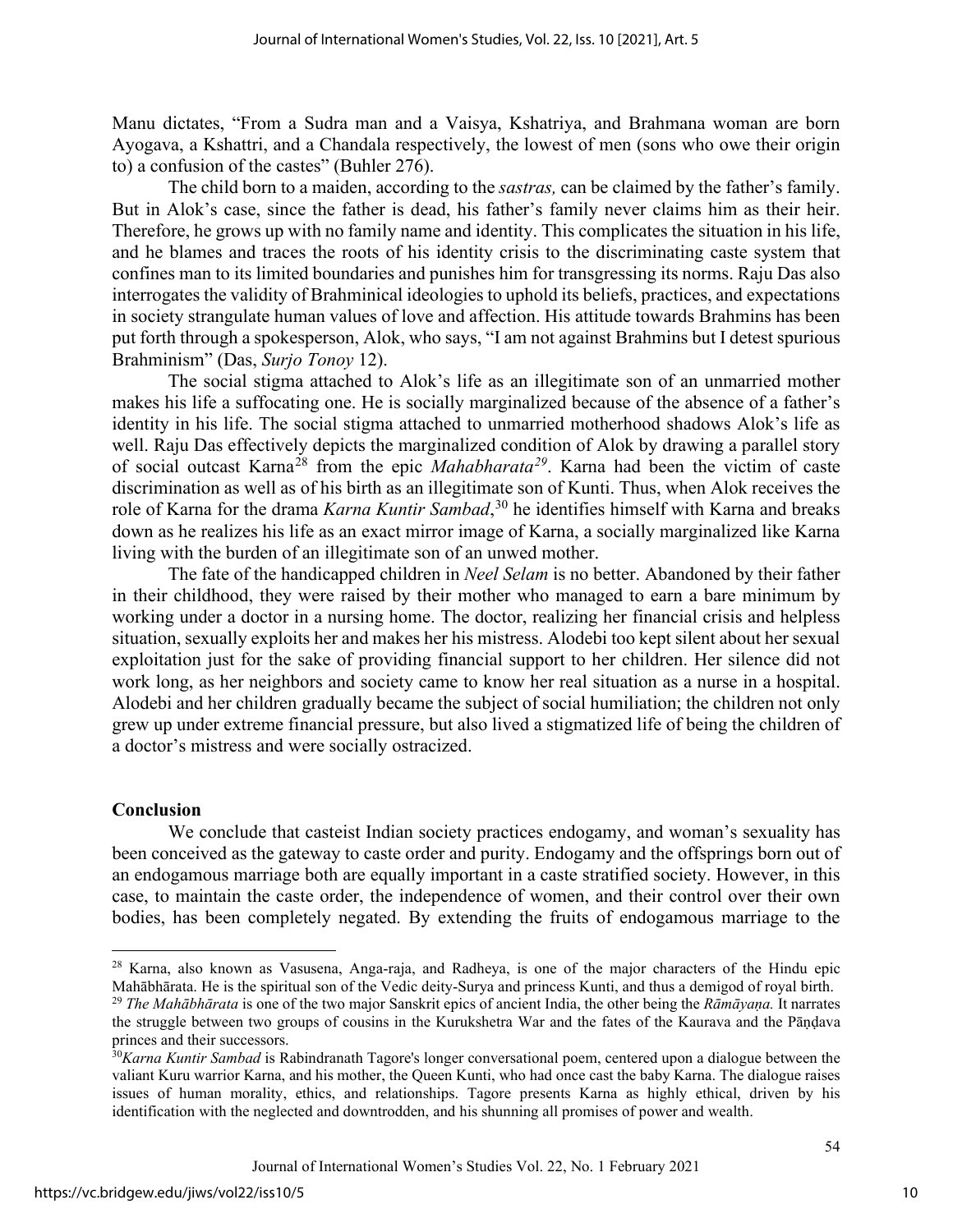offsprings born out of it, the scope of reasserting the female body has been subtly denied. The women who dare to challenge these boundaries created by patriarchy face severe consequences of social seclusion and live a stigmatized life. In both cases, it is the independence of women that is contested and constantly interrogated. The detailed study and analysis of the two select plays, *Surjo Tonoy* and *Neel Selam,* in the context of endogamy as a tool to propagate caste order and control the sexuality of women prove the fact that women, irrespective of their caste, are subjected to oppression in a patriarchal, caste stratified society.